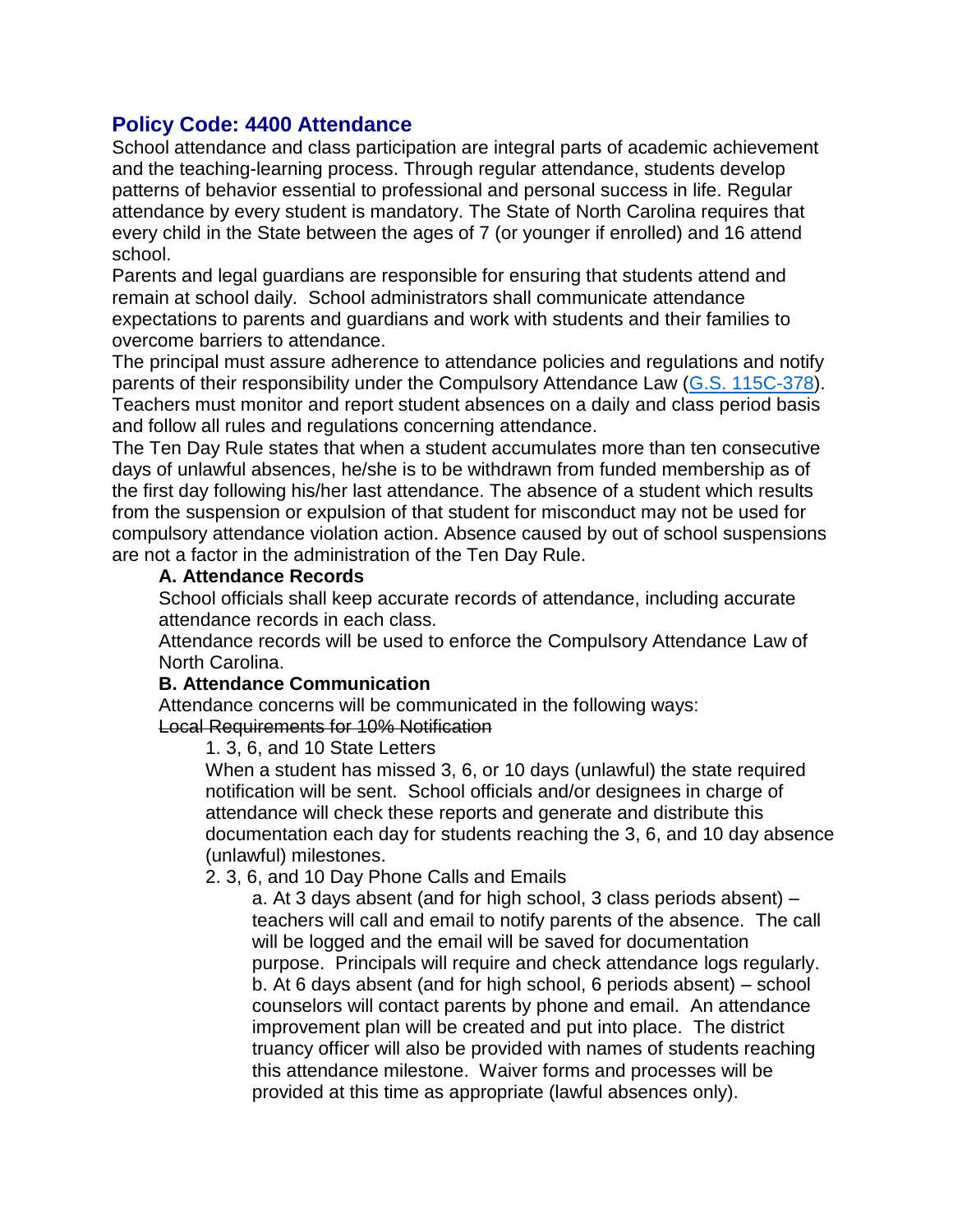c. At 10 days absent (and for high school, 10 periods absent) – principals will hold mandatory face to face meetings with parents and students along with relevant stakeholders (school counselor, truancy officer, teacher, etc.). If appropriate, waiver forms and processes will be provided (lawful absences only).

The ability to be promoted (K-8) and/or the ability to receive credit for the course (9-12) will be part of this required meeting. **Absences beyond 10 will be a reason to deny credit and/or retain a student unless those absences are officially waived or made up.**

#### **C. Lawful Absences**

The following are lawful (excused) absences permitted by the North Carolina State Board of Education attendance rules:

1. personal illness or injury that makes the student physically unable to attend school;

2. isolation ordered by the local health officer or the State Board of Health;

3. death in the immediate family;

4. medical or dental appointment;

5. attendance at the proceedings of a court or administrative tribunal if the student is party to the action or under subpoena as a witness;

6. observance of an event required or suggested by the religion of the student or the student's parent or legal guardian that was previously communicated to the principal (the principal must authorize a minimum of two such absences for a student per academic year);

7. participation in a valid educational opportunity, such as travel or service as a legislative or Governor's page, with prior approval from the principal; 8. pregnancy and related conditions or parenting, when medically necessary; or

9. visitation with the student's parent or legal guardian if the student is not identified as at risk of academic failure because of unexcused absences and the student's parent or legal guardian (a) is an active duty member of the uniformed services as defined by policy 4050, Children of Military Families, and (b) has been called to duty for, is on leave from, or has immediately returned from deployment to a combat zone or combat support posting (the principal must authorize a minimum of two such absences for a student per academic year).

# **Documented lawful absences are the only absences that can be submitted and considered for waiver by the school waiver committee.**

#### **D. Unlawful Absences**

Unlawful (unexcused) absences are defined as the student's willful absences from school without the knowledge of the parents or guardians, or the student's absences from school without justifiable causes with the knowledge of parents or guardians. All absences not classified above as lawful (excused) are deemed unlawful (unexcused). An absence also will be deemed unlawful unless the student's parent, guardian or custodian provides written documentation of the reason(s) for the absence to the principal or designee within three school days of the student's return to school.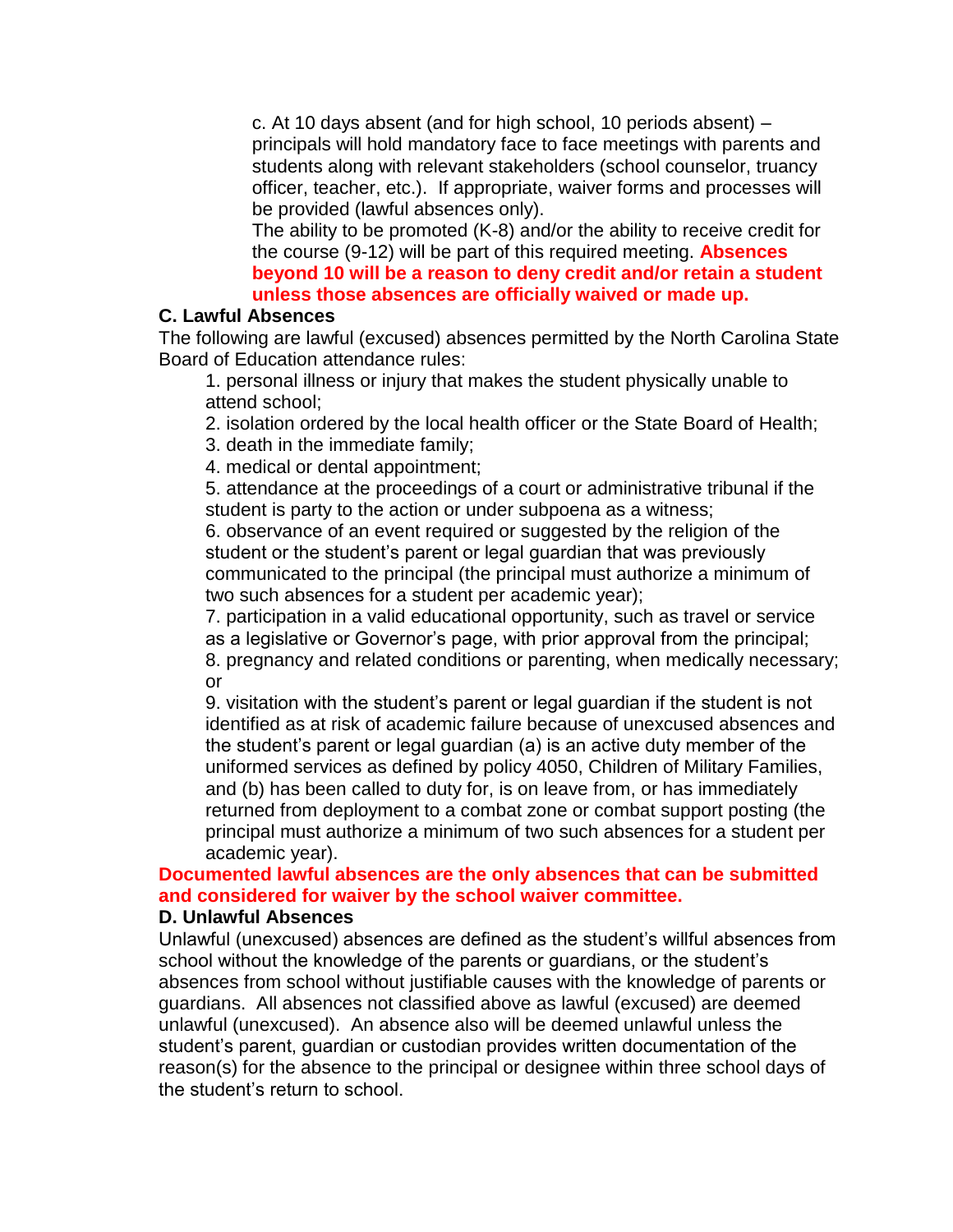# **E. Homebound Placements**

Homebound placements are based on medical or exceptional circumstances, and students are credited as in attendance when pre-approved by the appropriate official in the Thomasville City Schools.

# **F. Makeup Work**

Whether absences are lawful, unlawful, including absences under [G.S. 130A-](http://redirector.microscribepub.com/?cat=stat&loc=nc&id=130a&spec=440)[440](http://redirector.microscribepub.com/?cat=stat&loc=nc&id=130a&spec=440) (for failure to submit a school health assessment form within 30 days of entering school) or due to suspension, the student will be permitted to make up his or her work. Students are responsible for all work missed when absent from school. Immediately upon returning to school, students must make arrangements with their teacher(s) to make up all work (assignments, tests, projects, etc.) missed while absent. Work must be made up during the grading period in which it was assigned.

# **G. Absence Documentation Requirement**

All absences require a written note from the parent or guardian explaining the absence(s). The student should deliver the note to school authorities (teacher, attendance office official, etc.) as soon as possible upon his or her return to school. Failure to submit such notes within three school days after returning to school will result in an unlawful absence being recorded.

Parents and guardians are requested to contact school officials as soon as possible when unanticipated absences occur. All anticipated periods of absence should be reported to school officials prior to the period of absence. Such absences should receive prior approval by school officials. Prior approval is required for any student departing from campus once he or she has arrived; this approval is required throughout the school day. Students must follow a sign-in / sign-out procedure as established by the school.

For absences of more than 3 consecutive days for illness or for absences of 6 or more total days for illness (chronic illness), documentation from medical personnel will be required in order to excuse the absence.

# **H. Tardies/Early Sign-Outs**

When a student has no lawful excuse for not being in the required, scheduled location at the appropriate time as determined by school start times and bell schedules, a student is considered tardy (unlawful/unexcused).

Six (6) or more tardies/early releases in a semester will lead to a mandatory meeting with relevant stakeholders (principal, school counselor, teacher, parent/guardian, student, etc.) to create an attendance improvement plan.

# **I. Definition of Being "In Attendance"**

To be considered "in attendance," a student must be present in the school for at least one-half of the school day. For high school students, this also includes being in attendance for two-thirds of the class period (that would be 60 minutes of a 90 minute block) to be counted "in attendance" for that class period.

To be in attendance during remote instruction days (with the exception of the initial enrollment day), students must: (1) complete their daily assignments, either online or offline; and/or (2) have a daily check-in through two-way communication with (a) the homeroom teacher for grades K-5 or (b) for all other grade levels, each course teacher as scheduled. School officials shall communicate the attendance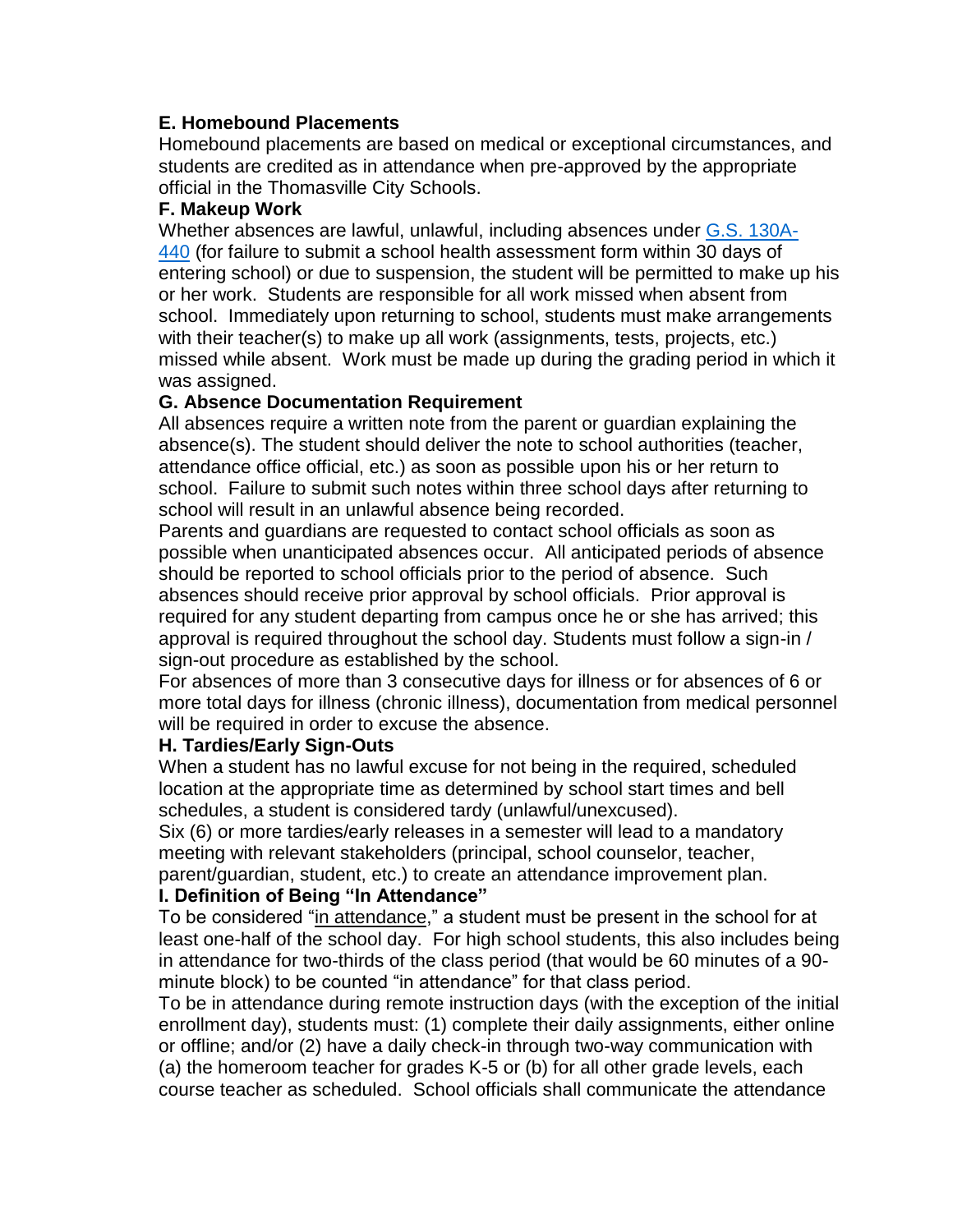procedures to students and their families before the first day remote instruction begins.

Students may, with the approval of the school principal or designees, attend an authorized school activity and be considered "in attendance." Such activities include, but may not be limited to, job shadowing and other work based learning activities, field trips, athletic contests or other competitions, student conventions, music festivals, concerts or similar activities approved by the school.

#### **J. Unlawful Absence Disciplinary Actions**

Unlawful absences will result in conferences with parents or guardians. Unlawful absence and/or truancy may lead to disciplinary action to include court proceedings involving parents and/or students if the student is under 16 years of age. [G.S. 115C-378](http://redirector.microscribepub.com/?cat=stat&loc=nc&id=115c&spec=378) requires attendance until age 16.

#### **K. Attendance Requirements and Excessive Absences**

The goal of Thomasville City Schools is to have at least 95% attendance. Schools seek to have partnerships with parents to improve attendance and ask that parents commit to this goal.

1. Elementary School and Middle School: Students in grades K-8 who are absent from school more than 10 days 10% of days (for example: 18 days in a 180-day calendar) for any reason may potentially receive no credit for the year of study and may be retained in the same grade for the succeeding year, except by a determination of the principal upon review of the student's record and waiver requests. Absences cannot be a sole reason for retention.

2. High School: If a student is absent from school for nine ten (10) or more days (10% or more) in a semester course, the student may lose the opportunity to receive credit for the course. He or she may receive a grade of FF along with the comment "grade due to excessive absences" unless his or her academic average is lower/failing, in which case the actual grade earned will be assigned.

At the high school level, cumulative absences above six (6) in a block/semester course (twelve (12) in a full-year course) are

excessive. These will serve as a trigger to the school to begin intervention. After three (3) days of accumulated absences in one or more block courses, (six (6) in a full-year course) there will be school determined, expectationbased intervention to help the student improve his/her attendance. The intervention will involve parents.

After six (6) days of accumulated absences in a block course (twelve (12) in a full-year course) and failure to meet previously-determined expectations, the student will be subject to the following possible actions if absences exceed 10% of days (9 days/periods in a semester course, 18 days/periods in a year-long course):

a. the student may not receive a passing grade for the semester (FF – no credit awarded);

b. the student may receive the grade otherwise earned; or c. the student may be given additional time to complete the missed

work before a determination of the appropriate grade is made.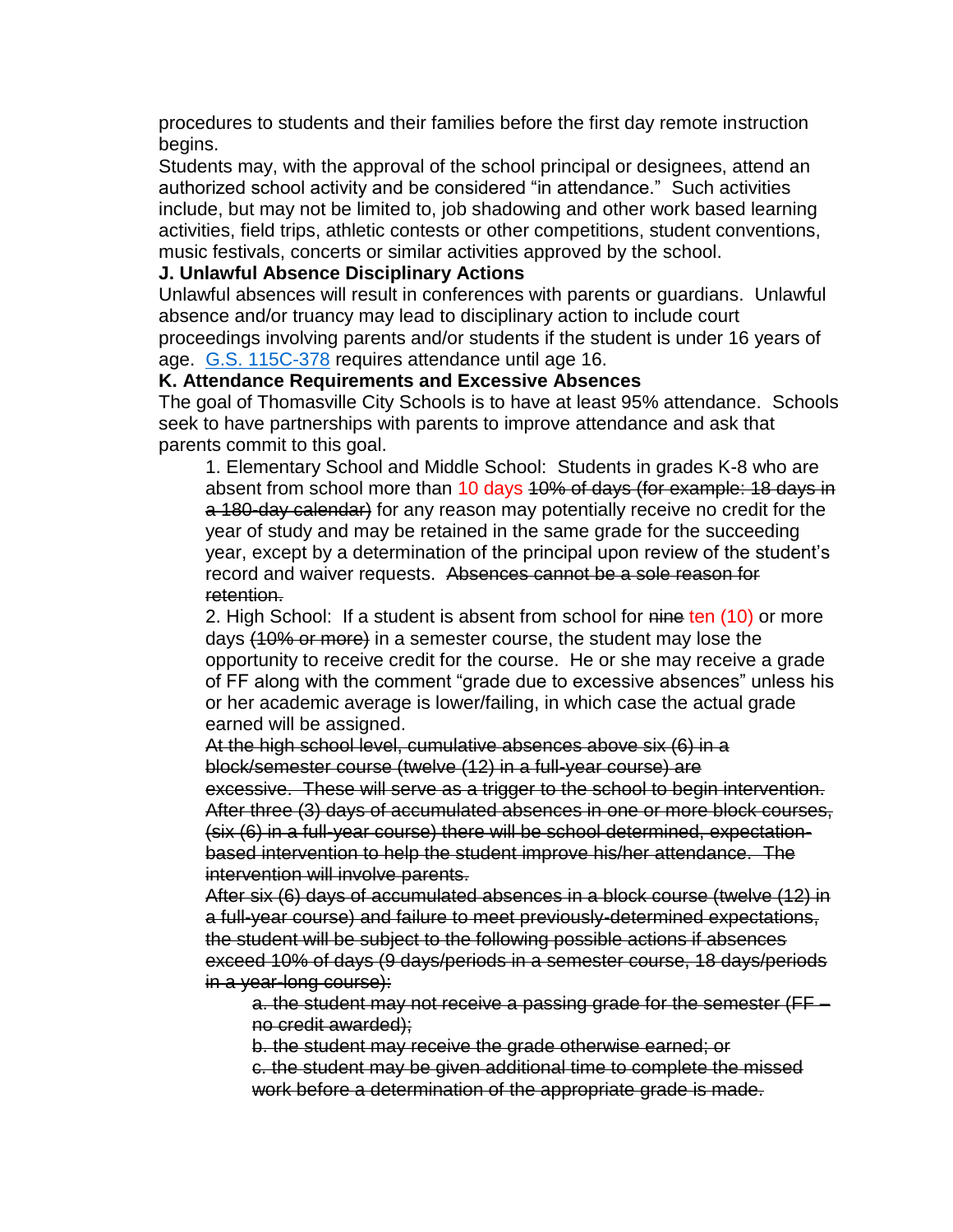The waiver process established by the district will be followed. Please find information at this link:

[https://docs.google.com/document/d/1uEqWdcgMkK-](https://docs.google.com/document/d/1uEqWdcgMkK-uHYHI2TjBy9kFUHMFl3QVApUW0t8AA7c/edit?usp=sharing)

[uHYHI2TjBy9kFUHMFl3QVApUW0t8AA7c/edit?usp=sharing](https://docs.google.com/document/d/1uEqWdcgMkK-uHYHI2TjBy9kFUHMFl3QVApUW0t8AA7c/edit?usp=sharing)

Absences cannot be the sole factor determining the denial of credit for the course. At any level, promotion decisions affecting a child in the Exceptional Children's program will include recommendations of the IEP team.

#### **L. Special Circumstances**

1. Students with Chronic Health Problems

No penalties will be imposed for absences due to documented chronic health problems.

2. Students Experiencing Homelessness

For students experiencing homelessness (see board policy 4125, Homeless Students), school officials must consider issues related to the student's homelessness, such as a change of caregivers or nighttime residence, before taking disciplinary action or imposing other barriers to school attendance based on excessive absences or tardies.

3. Attendance Requirements for Extracurricular Activities Absences may impact eligibility for participation in extracurricular activities. Principals shall inform students and parents of the applicable attendance standards for the various types of extracurricular activities, including interscholastic athletics. See also policy 3620, Extracurricular Activities and Student Organizations.

#### **L. Waivers**

Each school's principal **and attendance/waiver committee** will be responsible for waivers in order to address the needs of students whose academic standings are in question because of attendance. **Principals and school attendance/waiver committees will meet at least once per month to discuss students with attendance issues, provide waiver information to students/parents, and/or meet regarding approval/denial of waiver requests.**

Students absent from school more than 10% of **10 days** (9 per semester or 18 per year) may lose credit (THS) or be retained (TPS,LDES,TMS) due to attendance. Students must make up all missed schoolwork in order to receive credit toward promotion/graduation in addition to seeking waivers for excessive absences. Students whose academic standing is adversely affected by this standard have the right to appeal for a waiver. The appeal must be submitted to the principal in writing along with any appropriate or required documentation. Principal decisions may be appealed to the superintendent. Waivers of absences may be granted by the principal only when extenuating circumstances exist. Waivers may only be granted for excused/lawful absences.

Legal References: McKinney-Vento Homeless Assistance Act, [42 U.S.C. 11431,](http://redirector.microscribepub.com/?cat=usc&loc=us&id=42-11431&) *et seq.*; [G.S. 115C-47,](http://redirector.microscribepub.com/?cat=stat&loc=nc&id=115c&spec=47) [-84.2,](http://redirector.microscribepub.com/?cat=stat&loc=nc&id=115c&spec=84.2) [-288\(](http://redirector.microscribepub.com/?cat=stat&loc=nc&id=115c&spec=288)a), [-375.5,](http://redirector.microscribepub.com/?cat=stat&loc=nc&id=115c&spec=375.5) [-378 through -383,](http://redirector.microscribepub.com/?cat=stat&loc=nc&id=115c&) [-390.2\(](http://redirector.microscribepub.com/?cat=stat&loc=nc&id=115c&spec=390.2)d), [-390.2\(](http://redirector.microscribepub.com/?cat=stat&loc=nc&id=115c&spec=390.2)l), [-](http://redirector.microscribepub.com/?cat=stat&loc=nc&id=115c&spec=390.5) [390.5,](http://redirector.microscribepub.com/?cat=stat&loc=nc&id=115c&spec=390.5) [-407.5;](http://redirector.microscribepub.com/?cat=stat&loc=nc&id=115c&spec=407.5) [130A-440;](http://redirector.microscribepub.com/?cat=stat&loc=nc&id=130a&spec=440) [16 N.C.A.C. 6E .0102,](http://redirector.microscribepub.com/?cat=code&loc=nc&id=16&spec=6e.0102) [.0103,](http://redirector.microscribepub.com/?cat=code&loc=nc&id=16&spec=6e.0103) [.0106;](http://redirector.microscribepub.com/?cat=code&loc=nc&id=16&spec=6E.0106) State Board of Education Policies [ATND-000,](http://redirector.microscribepub.com/?cat=pol&loc=nc&id=atnd-000&) [-003](http://redirector.microscribepub.com/?cat=pol&loc=nc&id=atnd-003&)